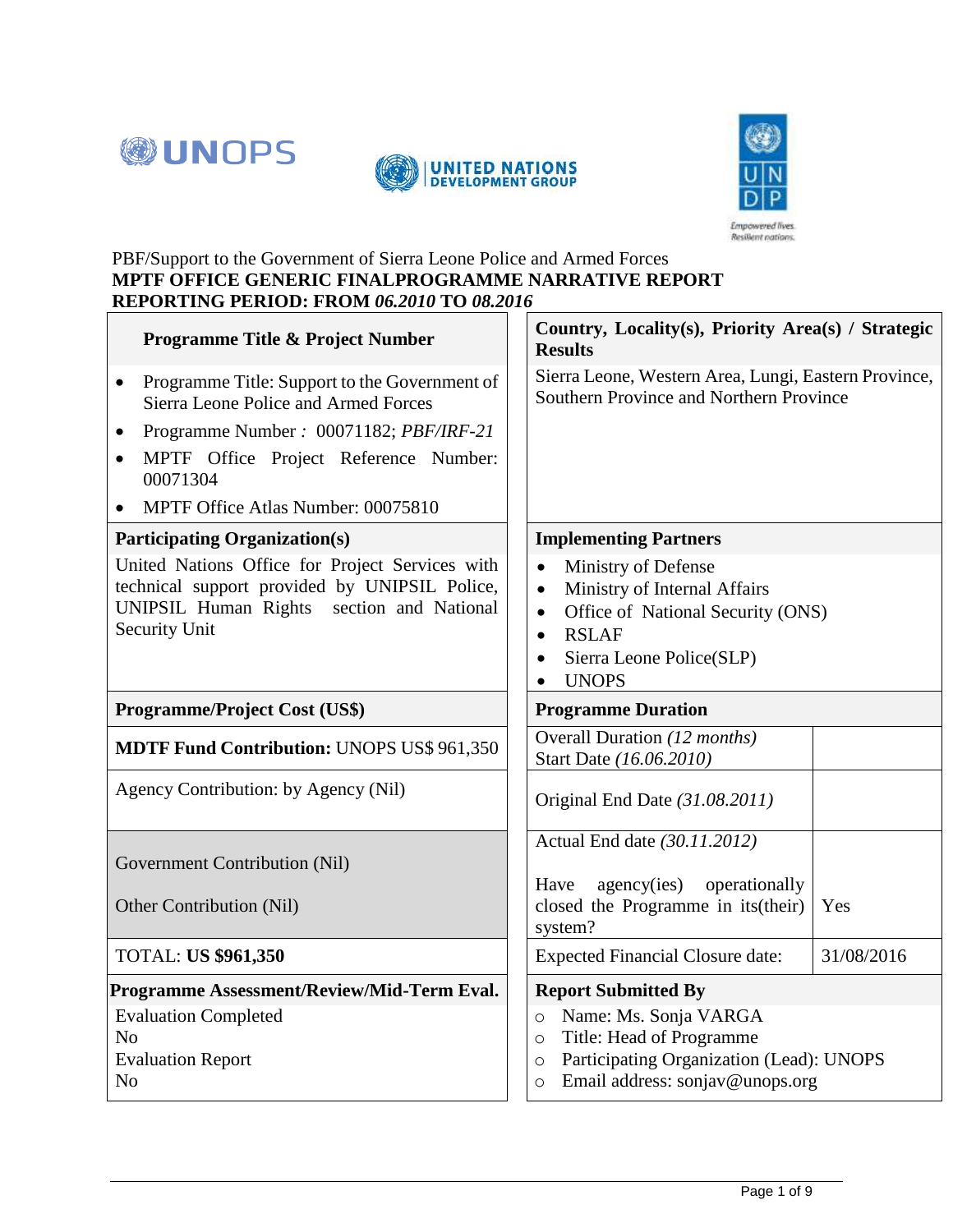# **LIST OF ABBREVIATIONS AND ACRONYMS**

| International Military Assistance and Training Team            |
|----------------------------------------------------------------|
| Ministry of Health and Sanitation                              |
| National Security Council Coordinating Group                   |
| <b>Office of National Security</b>                             |
| Republic of Sierra Leone Armed Forces                          |
| Sierra Leone Police                                            |
| <b>Strategic Situation Group</b>                               |
| United Nations Integrated Peacekeeping Mission In Sierra Leone |
| United Nations Office for Project Services                     |
| <b>United Nations Police</b>                                   |
|                                                                |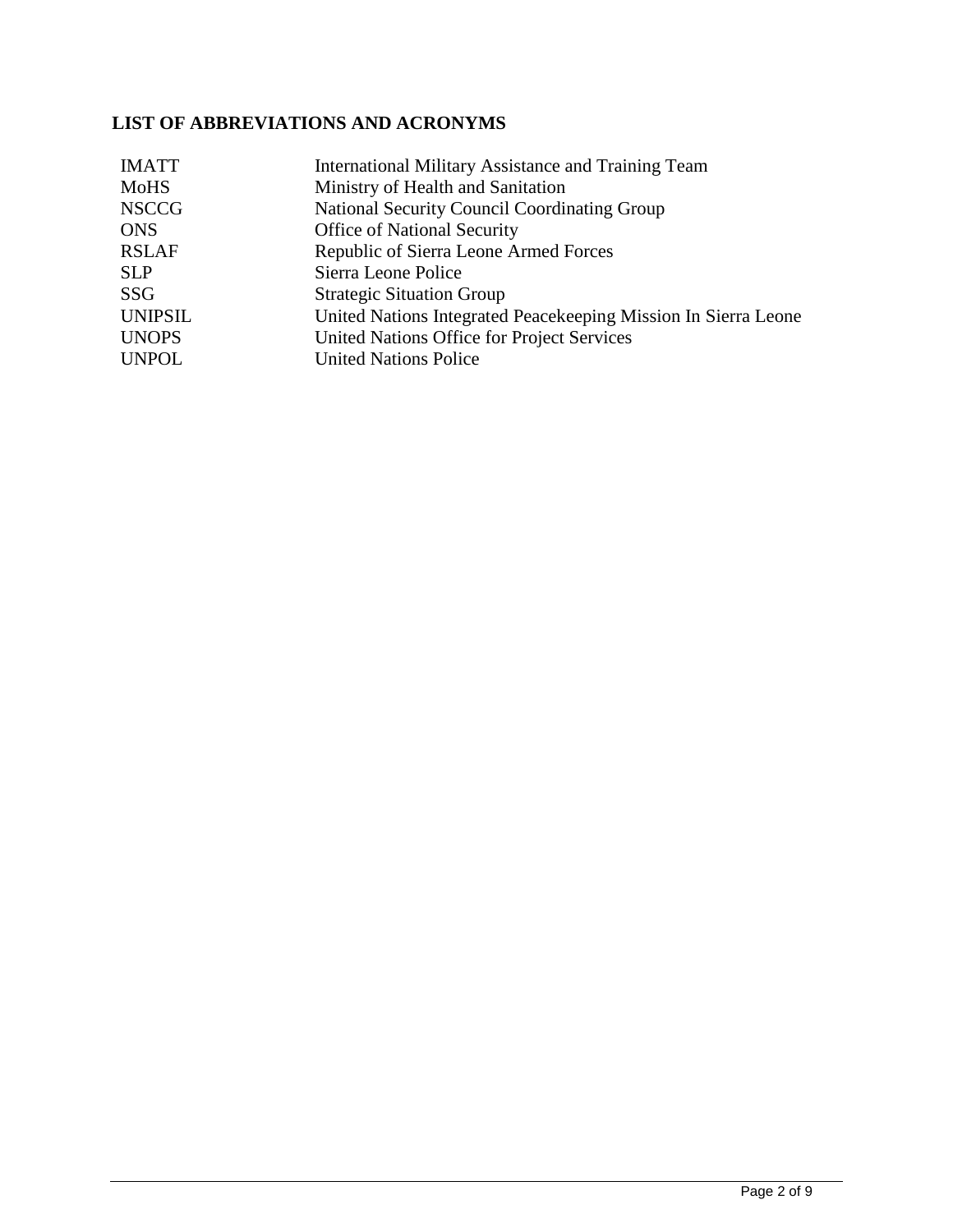#### **EXECUTIVE SUMMARY**

The project to Support the Government of Sierra Leone Police and Armed Forces started on 1 September 2010 and the initial planned end date was 31 August 2011. The goal of this project was to eliminate the tension, animosity and acts of violence perpetrated by Military and Police personnel against each other, in order to enhance the working relationship between the two institutions.

The project was implemented by the Sierra Leone Police (SLP) and the Republic of Sierra Leone Armed Forces (RSLAF) with assistance and mentoring provided by the United Nations Integrated Peace Building Mission in Sierra Leone (UNIPSIL). The project was executed by UNOPS (United Nations Office for Project Services) Africa Regional Office under the financial rules and procedures applicable to UNOPS. Given the particular peacebuilding and security aspects of this project, a specific management arrangement was established to ensure the appropriate involvement of each of the relevant stakeholders and for the achievement of the effective results.

To this end, a project board and steering committee was put in place. The Board met to discuss and make decisions by consensus, for transmission to the Steering Committee and UNOPS Country Office. The Steering Committee met bi-monthly with partners concerned, depending on the issues to be discussed.

A National Project Officer under the supervision of the UNOPS Regional Office for Africa (located at the time in Johannesburg), coordinated the implementation of the project in collaboration with other members of the Project Board. The SLP and the RSLAF were both the primary beneficiaries and the implementing partners of the project. More specifically this involved the SLP Operations Division and the RSLAF Operations and Plans Department. Coordination with the International Military Assistance and Training Team (IMATT) was ensured with regard to the support to the RSLAF.UNOPS and UNIPSIL worked closely with the Ministry of Internal Affairs the Ministry of Defence as well as the Office of National Security (ONS) to ensure government's support to this initiative.

Monitoring was carried out at all levels by the National Security Council Coordinating Group (NSCCG) which took the primary responsibility for the monitoring and evaluation of the project. The NSCCG is constituted on the authority of the National Security Council, which is chaired by the President of Sierra Leone, and acts as an executive committee to the National Security Council to consider matters relating to the security of Sierra Leone. The evaluation portion of the programme was conducted by the Strategic Situation Group (SSG), which is part of the ONS.

Overall, close coordination between UNOPS, Sierra Leone Police (SLP), Republic of Sierra Leone Armed Forces (RSLAF) focal points, as well as the availability and expertise of the UNOPS team in Sierra Leone (with support from the regional office at the time) enabled the project to be completed successfully.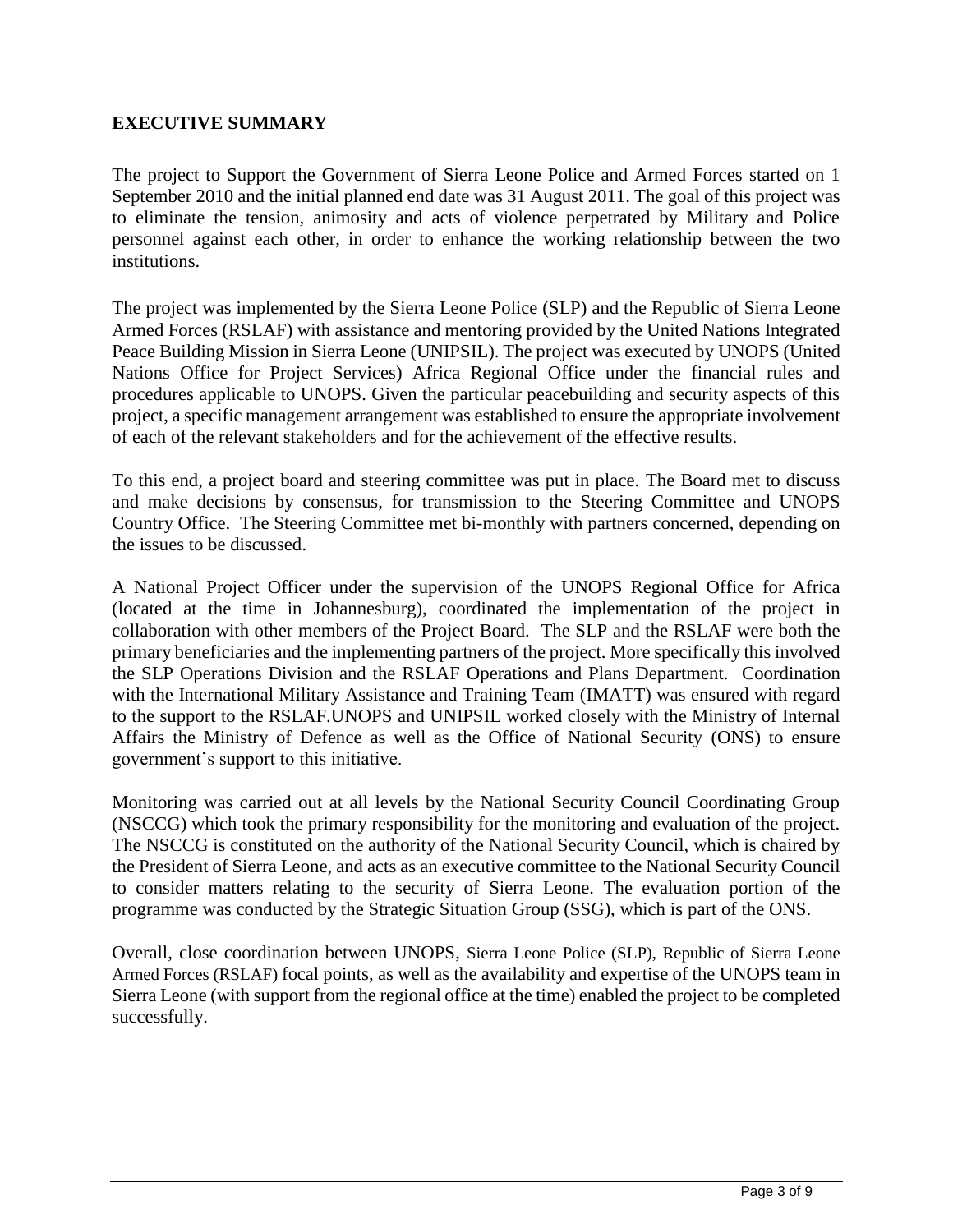This report summarizes the achievements of the project and its impact in improving the working relationship between the two institutions. The report also highlights challenges and constraints that were experienced during its implementation.

The project was completed on 30 November 2012 and UNOPS upon which operational closure process was initiated. The certified final project financial statement is dated  $12<sup>th</sup>$  January 2016.

#### **I. Purpose**

Specifically, the purpose was to contribute to the support of the Security Sector framework by enhancing professionalism, cooperation and coordination between the SLP and the RSLAF. It engendered a safe and secure environment leading up to the 2012 elections.

The project objectives were as follows:

- $\checkmark$  Strengthen the work relationship between the RSLAF and the SLP in order to reduce the animosity between the two institutions which has resulted in violent confrontation.
- $\checkmark$  Reduce the frequent friction between the RSLAF and The SLP and strengthen their essential collaborative efforts in delivering security for the people of Sierra Leone.
- $\checkmark$  Enhance mutual understanding and respect between the RSLAF and the SLP to enable the institutions to effectively discharge their duties with regards to provision of safety and security for all Sierra Leoneans.
- $\checkmark$  Provide the RSLAF and the SLP with essential means to foster and maintain good working relationship.
- $\checkmark$  Bolster public confidence in both the SLP and RSLAF.

#### **II. Assessment of Project Results**

#### **i) Narrative reporting on results:**

#### **Outcomes:**

The outcomes of the project were as follows:

- $\checkmark$  Increased collaboration and cooperation between the two forces in the following areas: investigation, joint crime inspection and joint sports events.
- $\checkmark$  Increased joint operations recorded between SLP and RSLAF.
- $\checkmark$  Essential collaborative efforts in delivering security for the people of Sierra Leone strengthened.
- $\checkmark$  Mutual understanding and respect between the RSLAF and The SLP enhanced
- $\checkmark$  Essential means to foster and maintain good working relationship between the RSLAF and the SLP established.
- $\checkmark$  Enhanced capacity of the SLP to respond to public complaints against police officers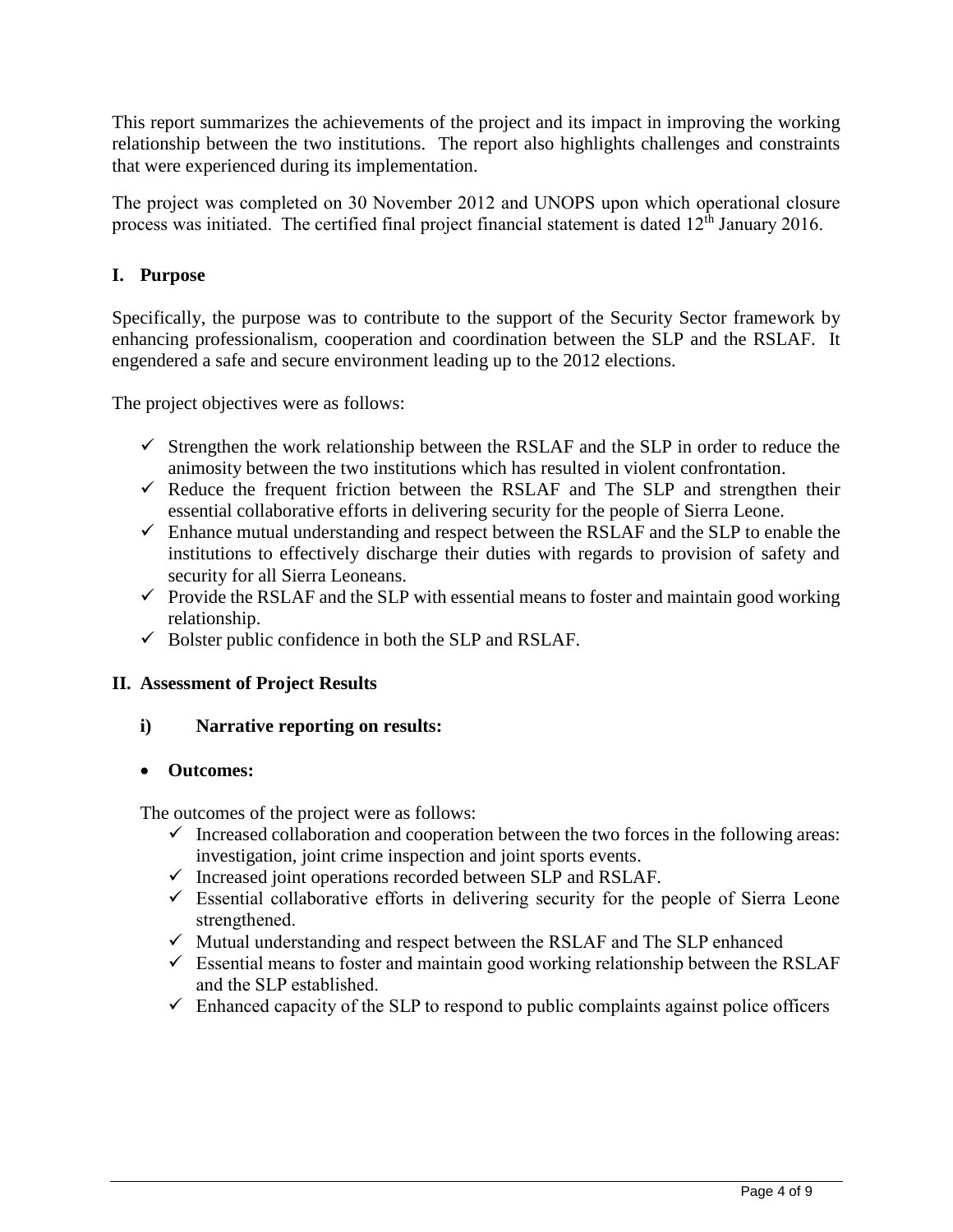## **Outputs:**

- $6,406$  RSLAF/SLP security personnel including the Prisons and Fire Force were trained.
- $\checkmark$  7200 handbooks were developed. 6,406 handbooks were distributed.
- $\checkmark$  Five joint liaison offices for joint operations were established covering all target regions.
- $\checkmark$  Procurement of equipment for the five joint offices was carried out. This included five Toyota Land Cruisers, furniture, generators, air conditioners and stationery.
- $\checkmark$  All focal points for human rights and gender issues were appointed.

### **Qualitative Assessment:**

Provision of equipment for the five Joint SLP/RSLAF Liaison Offices allowed the project to work in tandem with the SSG. This allowed for monitoring the implementation of the various deliverables of the programmes, implementation of the communication and outreach portion of the greater strategy.

There was effective partnership and cooperation between and among partners. With guidance and support from the Steering Committee and the Project Board, UNOPS, UNIPSIL, UNPOL the NSCCG, the RSLAF and the SLP, worked together to ensure the success of the project.

A total of 6,406 (89%) of the planned 7,200 personnel were trained. Interest in the training was expressed by both women and men in uniform. The high degree of interest amongst men and women allowed for the appointment human rights and gender focal points.

Reports suggest the tensions that existed before the project between the two forces has started to diminish, diminished following the training. Likewise there were improvements in the working relationship between the two institutions. However no specific evidence of these claims can be found. Nevertheless, anecdotal evidence recorded in earlier reports suggests Sierra Leone's government, armed forces and the population at large showed a sound understanding of the role of the security sector to peace building.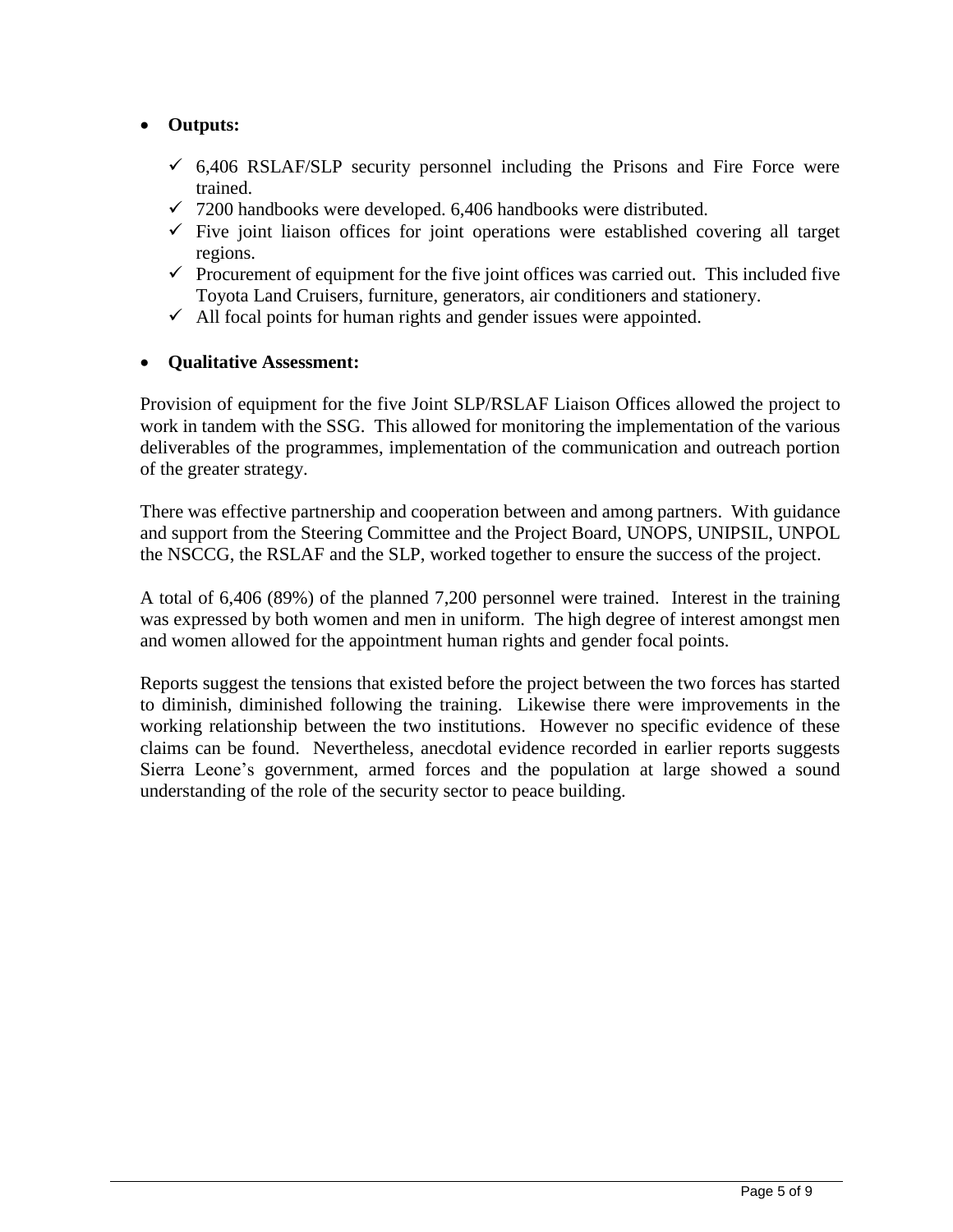# **ii) Indicator Based Performance Assessment:**

|                                                                                                                                                                        | <b>Performance</b>                                                                                                                                          | <b>Indicator</b>                                                                                                                                                       | <b>Planned</b>                                                                                             | <b>Achieved</b>                                                                                        | <b>Reasons</b><br>for                                                                                                                                                   | <b>Source</b><br>of<br><b>Verification</b>            | <b>Comments</b>                                                                                                                                                                                                                                                                                                                                                                                                                                              |  |
|------------------------------------------------------------------------------------------------------------------------------------------------------------------------|-------------------------------------------------------------------------------------------------------------------------------------------------------------|------------------------------------------------------------------------------------------------------------------------------------------------------------------------|------------------------------------------------------------------------------------------------------------|--------------------------------------------------------------------------------------------------------|-------------------------------------------------------------------------------------------------------------------------------------------------------------------------|-------------------------------------------------------|--------------------------------------------------------------------------------------------------------------------------------------------------------------------------------------------------------------------------------------------------------------------------------------------------------------------------------------------------------------------------------------------------------------------------------------------------------------|--|
|                                                                                                                                                                        | <b>Indicators</b>                                                                                                                                           | <b>Baselines</b>                                                                                                                                                       | <b>Indicator</b><br><b>Targets</b>                                                                         | <b>Indicator</b><br><b>Targets</b>                                                                     | <b>Variance</b><br>(if any)                                                                                                                                             |                                                       | (if any)                                                                                                                                                                                                                                                                                                                                                                                                                                                     |  |
|                                                                                                                                                                        | Outcome 1: Training of 7,200 RSLAF/SLP Security Personnel                                                                                                   |                                                                                                                                                                        |                                                                                                            |                                                                                                        |                                                                                                                                                                         |                                                       |                                                                                                                                                                                                                                                                                                                                                                                                                                                              |  |
| To eliminate the<br>tension<br>and<br>animosity<br>between<br><b>RSLAF/SLP</b><br>by<br>improving<br>the<br>working<br>relationship<br>between<br>two<br>institutions. | Reduce number of<br>violent<br>confrontation<br>the<br>between<br><b>RSLAF/SLP</b><br>in<br>the<br>Increase<br>of<br>joint<br>number<br>security operations | $\mathbf{A}$<br>better<br>understanding of<br>the roles between<br>the two forces.<br>Close cooperation<br>and<br>between<br>the<br>among<br>security forces in<br>SL. | 7,200<br><b>RSLAF/SLP</b><br>Security<br>Personnel<br>including<br>Prisons<br>and<br>Fire Force.<br>$-do-$ | 6,406<br><b>RSLAF/SLP</b><br>Security<br>Personnel<br>including<br>Prisons and<br>Fire Force<br>$-do-$ | Concurrently,<br>a<br>different training<br>being<br>was<br>conducted<br>by<br>RSLAF for some<br>of their personnel<br>that affected the<br>project's target.<br>$-do-$ | <b>RSLAF</b><br>Joint<br>Force<br>Commander<br>$-do-$ | The turnout was<br>more that 95%.<br>Another<br>joint<br>training exercise<br>will be conducted<br>which<br>will<br>include those who<br>missed the first<br>one.<br>Since<br>the<br>inception of the<br>the<br>project,<br>security<br>forces<br>joint<br>have had<br>activities<br>designed<br>and<br>funded by<br>the<br>This<br>forces.<br>indicates<br>the<br>cooperation<br>and<br>collaboration that<br>now exists within<br>and among the<br>forces. |  |
|                                                                                                                                                                        | in<br>the<br>Increase<br>number of violent                                                                                                                  | Establishment of<br>liaison<br>joint                                                                                                                                   | Increased<br>number of joint                                                                               | Cooperation<br>the<br>among                                                                            | NIL.                                                                                                                                                                    | <b>RSLAF</b><br>Joint<br>Force                        | The joint liaison<br>offices will help                                                                                                                                                                                                                                                                                                                                                                                                                       |  |
|                                                                                                                                                                        | incidents properly<br>and jointly carried<br>out and investigated                                                                                           | in<br>offices<br>all<br>regions for joint<br>operations<br>and<br>investigations.                                                                                      | investigations.                                                                                            | forces<br>two<br>recorded.                                                                             |                                                                                                                                                                         | Commander                                             | instill,<br>to<br>strengthen<br>and<br>sustain<br>this<br>cooperation.                                                                                                                                                                                                                                                                                                                                                                                       |  |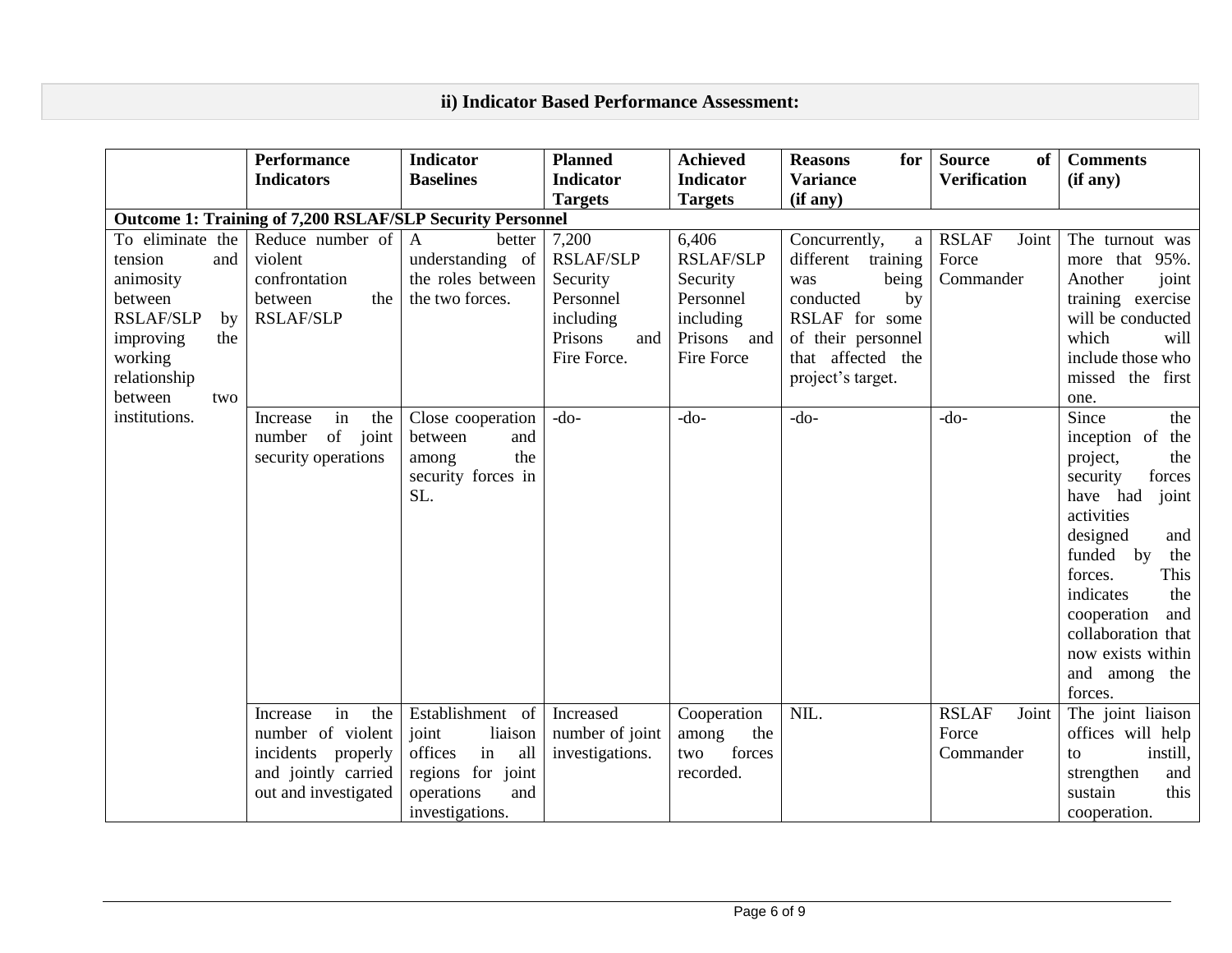| Output<br>1.2<br>RSLAF and SLP<br>Personnel<br>have<br>gained a mutual<br>understanding of<br>their<br>respective<br>role<br>and<br>responsibility                                                                                         | Significant increase<br>in the level of<br>mutual<br>understanding and<br>cooperation.                                                   | Collaboration and<br>cooperation<br>among the sister<br>forces<br>has<br>increased.        | Joint operation<br>activities by the<br>two forces.                  | Increased<br>joint<br>operations<br>recorded.                                                          | NIL.           | $N/A$ .                                                | More training to<br>be conducted on<br>security sector to<br>enhance<br>cooperation.                                                                                                     |
|--------------------------------------------------------------------------------------------------------------------------------------------------------------------------------------------------------------------------------------------|------------------------------------------------------------------------------------------------------------------------------------------|--------------------------------------------------------------------------------------------|----------------------------------------------------------------------|--------------------------------------------------------------------------------------------------------|----------------|--------------------------------------------------------|------------------------------------------------------------------------------------------------------------------------------------------------------------------------------------------|
|                                                                                                                                                                                                                                            | Indicator<br>1.2.2<br>establishment<br>of<br>five regional liaison<br>offices in Lungi,<br>Bo,<br>Makeni,<br>Kenema,<br>and<br>Freetown. | Equipping the five<br>joint<br>liaison<br>offices<br>and<br>commencement of<br>operations. | Five<br>regions;<br>Bo,<br>Kenema,<br>Lungi, Makeni<br>and Freetown. | All<br>five<br>regions.                                                                                | NIL.           | $N/A$ .                                                | The joint liaison<br>offices will be<br>manned jointly by<br>the<br>security<br>hence<br>forces,<br>increasing<br>the<br>of<br>sense<br>collaboration and<br>cooperation<br>among them.  |
|                                                                                                                                                                                                                                            | <b>Outcome 2: Development of a training handbook</b>                                                                                     |                                                                                            |                                                                      |                                                                                                        |                |                                                        |                                                                                                                                                                                          |
| Output 2.1<br>SLP and RSLAF<br>personnel have a<br>better<br>understanding of<br>duty<br>their<br>to<br>human<br>respect<br>rights and report<br>eventual<br>violations, paying<br>special attention<br>women's<br>to<br>rights. Appoint a | Indicator<br>2.1.1<br>in the<br>reduction<br>number<br>human<br>abuse<br>rights<br>to the<br>attribute<br><b>RSLAF</b> and SLP           | Working together<br>for peace<br>and<br>security of<br>the<br>nation                       | 7,200<br>handbooks<br>developed.                                     | 6,406<br>handbooks<br>were<br>distributed.                                                             | Same as above. | $-do-$                                                 | There has been a<br>clear<br>understanding of<br>human<br>rights<br>the<br>among<br>security<br>personnel.<br>More<br>handbooks could<br>be developed for<br>wider<br>a<br>distribution. |
| and<br>Military<br>Police<br>human                                                                                                                                                                                                         | Indicator 2.1.2                                                                                                                          |                                                                                            |                                                                      |                                                                                                        |                |                                                        |                                                                                                                                                                                          |
| rights/gender<br>focal point.                                                                                                                                                                                                              | To instill a better<br>understanding<br>of<br>the human rights<br>and gender issues<br>within the forces.                                | Ensuring<br>the<br>of<br>appointment<br>the<br>human<br>rights/gender<br>focal points      | Human<br>rights/gender<br>focal<br>points<br>appointed.              | All<br>focal<br>for<br>points<br>human rights<br>and<br>gender<br>have<br>issues<br>been<br>appointed. | No variation.  | <b>RSLAF/SLP</b><br>human<br>resources<br>departments. | for<br>$\mathbf{A}$<br>need<br>follow<br>frequent<br>highly<br>is<br>up<br>recommended,<br>with<br>more<br>training on the<br>subject matter.                                            |
| 2,2<br>Output<br>media<br>relevant                                                                                                                                                                                                         | Indicator 2.2.1                                                                                                                          | Significant<br>increase in the                                                             | 25<br>interviews<br>conducted.                                       | All<br>media<br>reached<br>and                                                                         | No variation.  | Television,<br>radio programs                          | A need for more<br>media training on                                                                                                                                                     |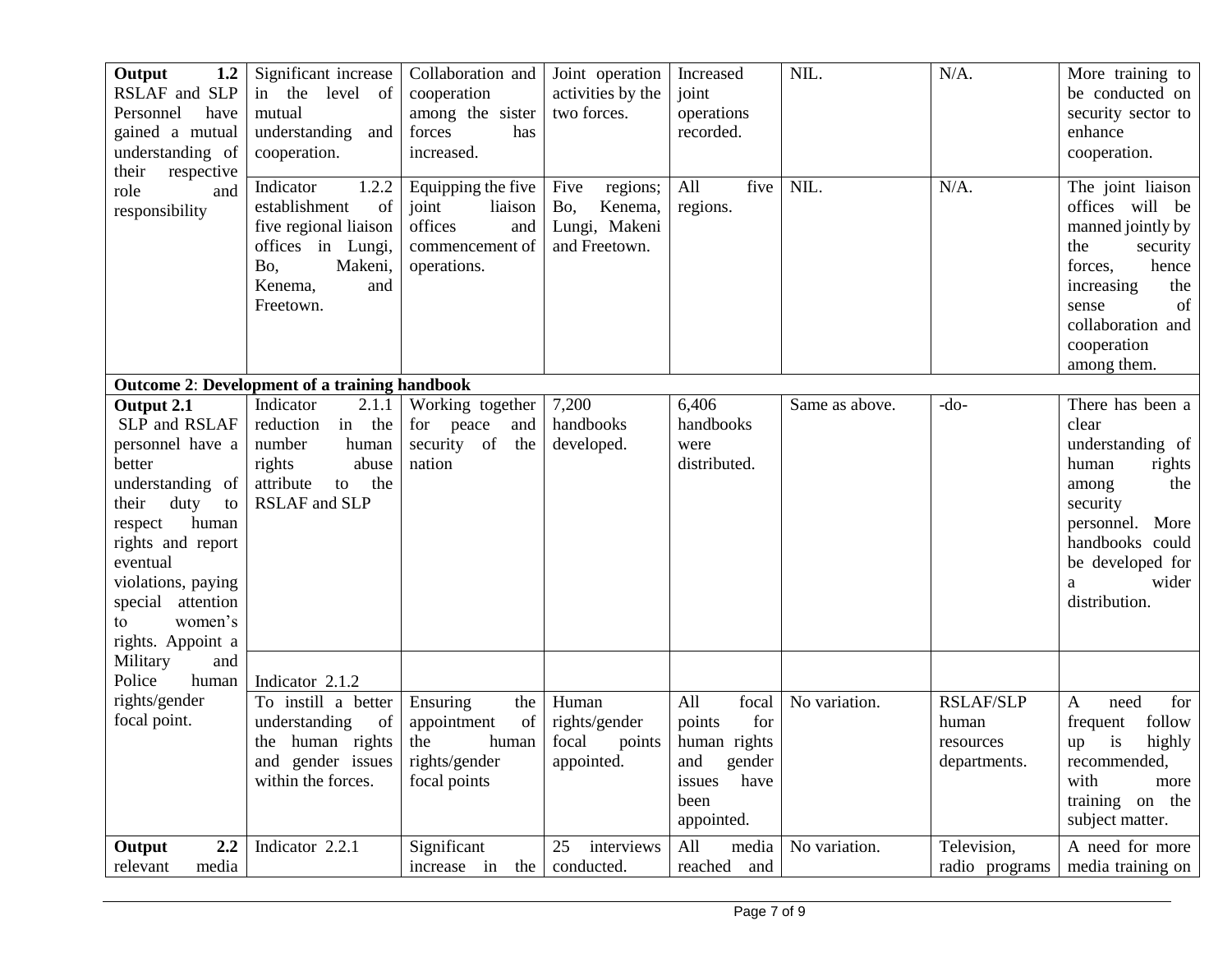| have          | been             | 25 <sub>1</sub><br>Conduct | level of mutual Relevant media many |                 | media        | and newspapers | sector<br>security |
|---------------|------------------|----------------------------|-------------------------------------|-----------------|--------------|----------------|--------------------|
| mobilized     | $\frac{1}{2}$ in | interviews.                | understanding                       | have<br>been    | discussions  | articles.      | is<br>reforms      |
| support of    | the              |                            |                                     | mobilized<br>in | have<br>been |                | required.          |
| collaborative |                  |                            |                                     | support of the  | held.        |                |                    |
| effort.       |                  |                            |                                     | collaborative   |              |                |                    |
|               |                  |                            |                                     | effort.         |              |                |                    |
|               |                  | Indicator 2.2.2 One        |                                     |                 |              |                | To be conducted    |
|               |                  | national<br>security       |                                     |                 |              |                | soon.              |
|               |                  | exercise conducted         |                                     |                 |              |                |                    |